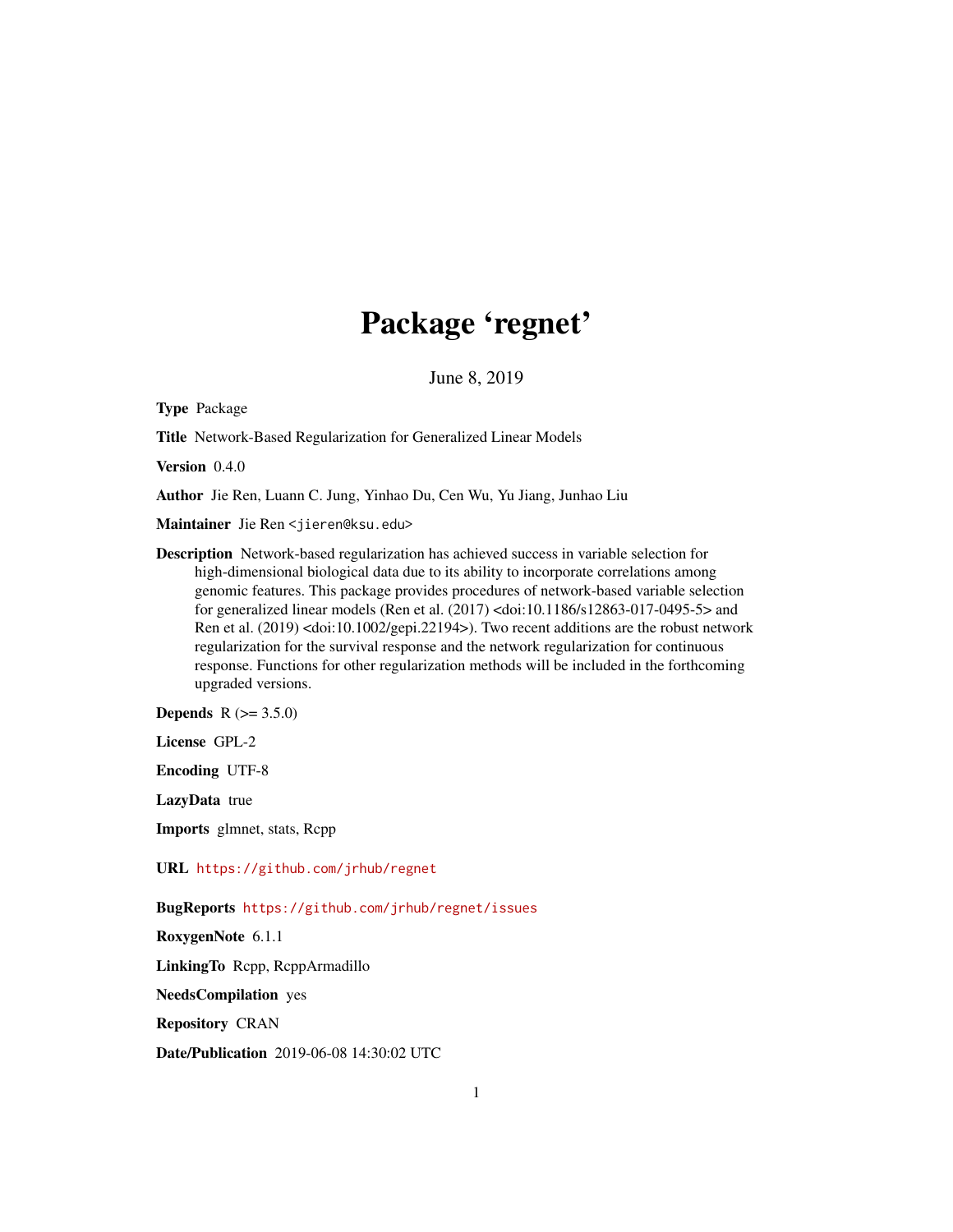### <span id="page-1-0"></span>R topics documented:

| Index |  |  |  |  |  |  |  |  |  |  |  |  |  |  |  |  |  |  |
|-------|--|--|--|--|--|--|--|--|--|--|--|--|--|--|--|--|--|--|
|       |  |  |  |  |  |  |  |  |  |  |  |  |  |  |  |  |  |  |
|       |  |  |  |  |  |  |  |  |  |  |  |  |  |  |  |  |  |  |
|       |  |  |  |  |  |  |  |  |  |  |  |  |  |  |  |  |  |  |
|       |  |  |  |  |  |  |  |  |  |  |  |  |  |  |  |  |  |  |
|       |  |  |  |  |  |  |  |  |  |  |  |  |  |  |  |  |  |  |

regnet-package *Network-Based Regularization for Generalized Linear Models*

#### Description

This package provides implementation of the network-based variable selection method proposed in Ren et al (2017) and the robust network-based method for survival response in Ren et al (2019). In addition to network penalty, regnet also allows users to use classical MCP or LASSO penalty.

#### Details

The easy-to-use, integrated interfaces cv.regnet() and regnet() allow users to flexibly choose the fitting methods they prefer. There are three arguments control the fitting method

| response: | three types of response are supported: "binary", "continuous"<br>and "survival".                                  |
|-----------|-------------------------------------------------------------------------------------------------------------------|
| penalty:  | three choices of the penalty functions are available: "network",<br>"mcp" and "lasso".                            |
| robust:   | whether to use robust methods for modeling (Robust methods)<br>are only available for survival response for now). |

In penalized regression, the tuning parameter  $\lambda_1$  controls the sparsity of the coefficient profile. For network-based methods, an additional tuning parameter  $\lambda_2$  is needed for controlling the smoothness among coefficient profiles. Typical usage of the package is to have the cv.regnet() compute the optimal values of lambdas, then provide them to the regnet() function for estimating the coefficients

If the users want to include clinical variables that are not subject to penalty in the model, the argument 'clv' can be used to indicate the positions of clinical variables in the X matrix. e.g. 'clv= $(1:5)'$ meaning that the first five variables in X will not be penalized. It is recommended to put the clinical variables at the beginning of the X matrix in a contiguous way (see the 'Value' section of regnet() function). However, non-contiguous indices, e.g.  $\text{clv} = (2, 4, 6)$ , are also allowed.

#### References

Ren, J., Du, Y., Li, S., Ma, S., Jiang,Y. and Wu, C. (2019). Robust network-based regularization and variable selection for high dimensional genomics data in cancer prognosis. *[Genet. Epidemiol.](https://doi.org/10.1002/gepi.22194)*, [43:276-291](https://doi.org/10.1002/gepi.22194)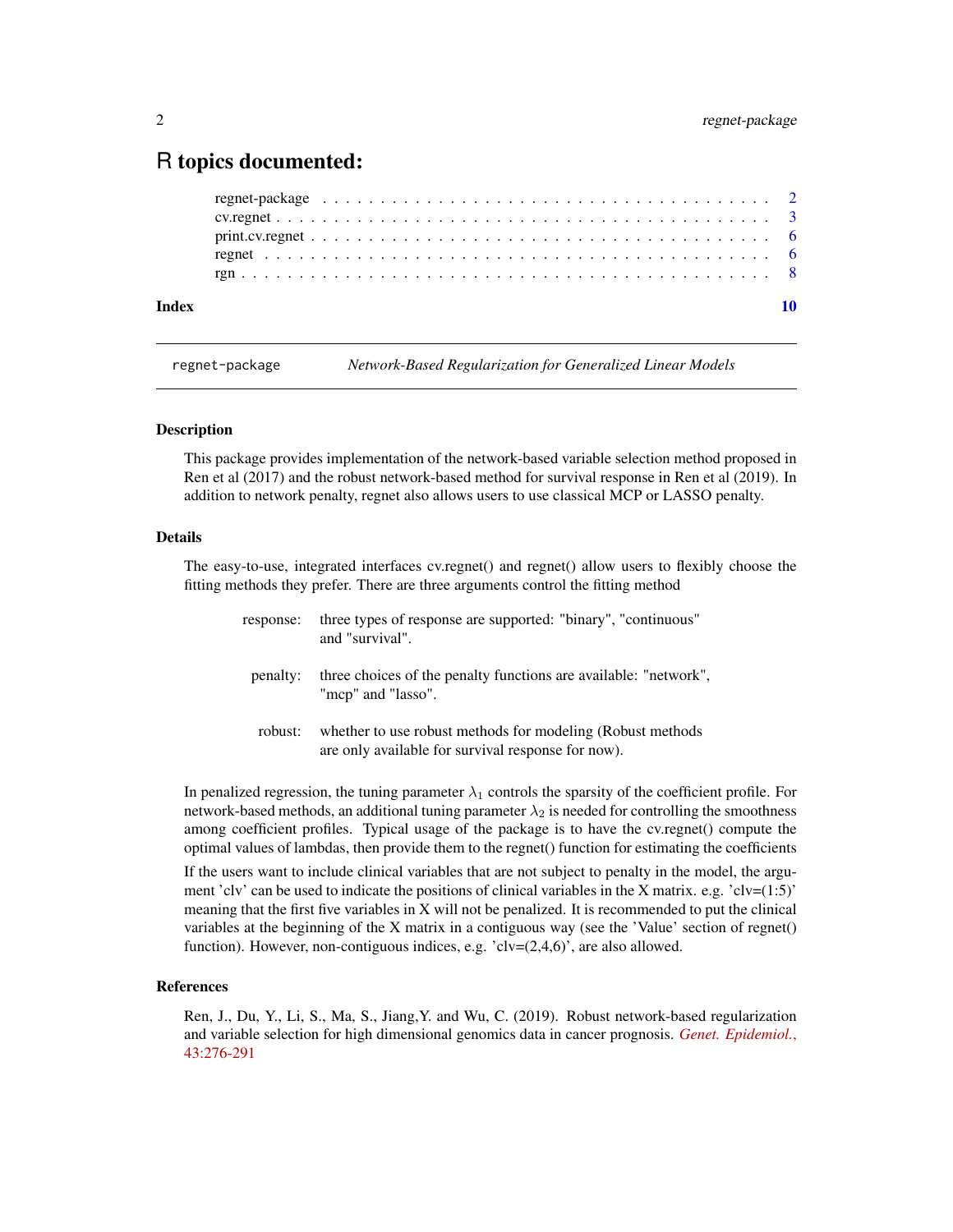#### <span id="page-2-0"></span>cv.regnet 3

Ren, J., He, T., Li, Y., Liu, S., Du, Y., Jiang, Y., and Wu, C. (2017). Network-based regularization for high dimensional SNP data in the case-control study of Type 2 diabetes. *[BMC Genetics](https://doi.org/10.1186/s12863-017-0495-5)*, 18(1):44

Wu, C, Jiang, Y, Ren, J, Cui, Y, Ma, S. (2018). Dissecting gene-environment interactions: A penalized robust approach accounting for hierarchical structures. *[Statistics in Medicine](https://doi.org/10.1002/sim.7518)*, 37:437–456

Wu, C., and Ma, S. (2015). A selective review of robust variable selection with applications in bioinformatics. *[Briefings in Bioinformatics](http://doi.org/10.1093/bib/bbu046)*, 16(5), 873–883

Wu, C., Shi, X., Cui, Y. and Ma, S. (2015). A penalized robust semiparametric approach for geneenvironment interactions. *Statistics in Medicine*[, 34 \(30\): 4016–4030](https://doi.org/10.1002/sim.6609)

#### See Also

[cv.regnet](#page-2-1) [regnet](#page-5-1)

#### Examples

```
## Survival response using robust network method
data(SurvExample)
X = \text{rgn.surv$X}Y = \text{rgn.surv$Y}\text{clv} = \text{c}(1:5) # variables 1 to 5 are treated as clinical variables, we choose not to penalize them.
out = cv.regnet(X, Y, response="survival", penalty="network", clv=clv, robust=TRUE, verbo = TRUE)
out$lambda
```

```
b = regnet(X, Y, "survival", "network", out$lambda[1,1], out$lambda[1,2], clv=clv, robust=TRUE)
index = which(rgn.surv$beta[-(1:6)] != 0) # [-(1:6)] removes the intercept and clinical variables
pos = which(b[-(1:6)] != 0)tp = length(intersect(index, pos))
fp = length(pos) - tplist(tp=tp, fp=fp)
```
<span id="page-2-1"></span>

#### cv.regnet *k-folds cross-validation for regnet*

#### Description

This function does k-fold cross-validation for regnet and returns the optimal value(s) of lambda.

#### Usage

```
cv.regnet(X, Y, response = c("binary", "continuous", "survival"),
  penalty = c("network", "mcp", "lasso"), lamb.1 = NULL,
  lamb.2 = NULL, folds = 5, r = NULL, clv = NULL,
  initiation = NULL, alpha.i = 1, robust = FALSE, verbo = FALSE)
```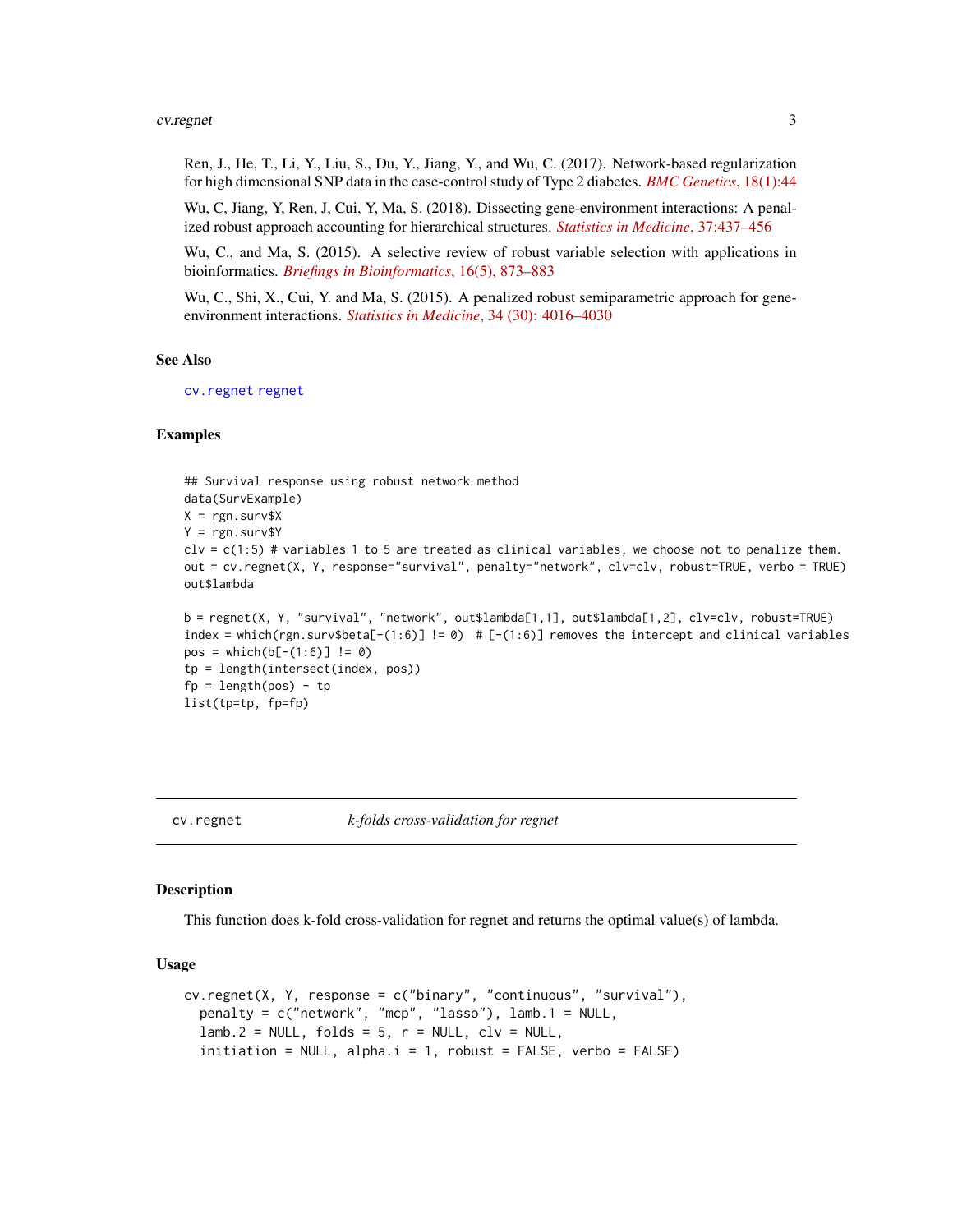#### Arguments

| χ          | X matrix as in regnet.                                                                                                                                                                                                                                                                                                                                                                                     |
|------------|------------------------------------------------------------------------------------------------------------------------------------------------------------------------------------------------------------------------------------------------------------------------------------------------------------------------------------------------------------------------------------------------------------|
| Υ          | response Y as in regnet.                                                                                                                                                                                                                                                                                                                                                                                   |
| response   | response type. regnet now supports three types of response: "binary", "continu-<br>ous" and "survival".                                                                                                                                                                                                                                                                                                    |
| penalty    | penalty type. regnet provides three choices for the penalty function: "network",<br>"mcp" and "lasso".                                                                                                                                                                                                                                                                                                     |
| lamb.1     | a user-supplied sequence of $\lambda_1$ values, which serves as a tuning parameter to<br>impose sparsity. If it is left as NULL, regnet will compute its own sequence.                                                                                                                                                                                                                                     |
| lamb.2     | a user-supplied sequence of $\lambda_2$ values for network method. $\lambda_2$ controls the<br>smoothness among coefficient profiles. If it is left as NULL, a default sequence<br>will be used.                                                                                                                                                                                                           |
| folds      | the number of folds for cross-validation; default is 5.                                                                                                                                                                                                                                                                                                                                                    |
| r          | the regularization parameter in MCP; default is 5. For binary response, r should<br>be larger than 4.                                                                                                                                                                                                                                                                                                      |
| clv        | a value or a vector, indexing variables that are not subject to penalty. clv only<br>works for continuous and survival responses for now, and will be ignored for<br>other types of responses.                                                                                                                                                                                                             |
| initiation | the method for initiating the coefficient vector. For binary and continuous re-<br>sponse, the default is elastic-net, and for survival response the default is zero.                                                                                                                                                                                                                                      |
| alpha.i    | the elastic-net mixing parameter. The program can use the elastic-net for choos-<br>ing initial values of the coefficient vector. alpha.i is the elastic-net mixing pa-<br>rameter, with $0 \leq$ alpha.i $\leq 1$ . alpha.i=1 is the lasso penalty, and alpha.i=0 is the<br>ridge penalty. If the user chooses a method other than elastic-net for initializing<br>coefficients, alpha.i will be ignored. |
| robust     | logical flag. Whether or not to use robust methods. Robust methods are only<br>available for survival response in the current version of regnet.                                                                                                                                                                                                                                                           |
| verbo      | output progress to the console.                                                                                                                                                                                                                                                                                                                                                                            |

#### Details

When lamb.1 is left as NULL, regnet computes its own sequence. You can find the lamb.1 sequence used by the program in the returned CVM matrix (see the 'Value' section). If you find the default sequence does not work well, you can try (1) standardize the response vector Y; or (2) provide a customized lamb.1 sequence for your data.

Sometimes multiple optimal values(pairs) of lambda(s) can be found (see 'Value'). This is usually normal when the response is binary. However, if the response is survival or continuous, you may want to check (1) if the sequence of lambda is too large (i.e. all coefficients are shrunken to zero under all values of lambda) ; or (2) if the sequence is too small (i.e. all coefficients are non-zero under all values of lambda). If neither, simply choose the value(pair) of lambda based on your preference.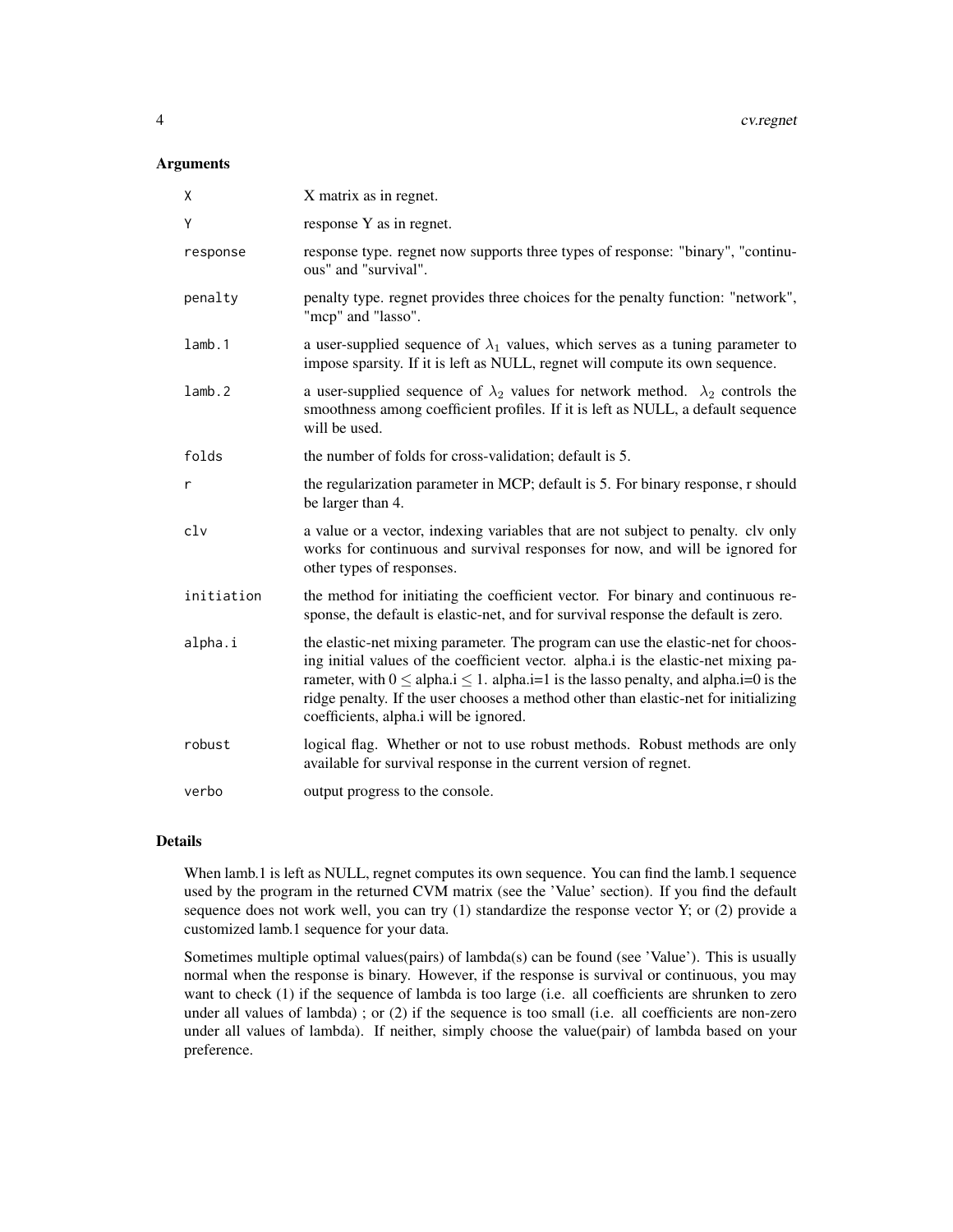#### <span id="page-4-0"></span>cv.regnet 5

#### Value

an object of class "cv.regnet" is returned, which is a list with components:

| lambda     | the optimal value(s) of $\lambda$ . More than one values will be returned, if multiple<br>lambdas have the cross-validated error $= min(cross-validated errors)$ . If the net-<br>work penalty is used, lambda contains optimal pair(s) of $\lambda_1$ and $\lambda_2$ .                                                  |
|------------|---------------------------------------------------------------------------------------------------------------------------------------------------------------------------------------------------------------------------------------------------------------------------------------------------------------------------|
| mcvm       | the cross-validated error of the optimal $\lambda$ . For binary response, the error is<br>misclassification rate. For continuous response, mean squared error (MSE) is<br>used. For survival response, the MSE is used for non-robust methods, and the<br>criterion for robust methods is least absolute deviation (LAD). |
| <b>CVM</b> | a matrix of the mean cross-validated errors of all lambdas used in the fits. The<br>row names of CVM are the values of $\lambda_1$ . If the network penalty was used, the<br>column names are the values of $\lambda_2$ .                                                                                                 |

#### References

Ren, J., Du, Y., Li, S., Ma, S., Jiang,Y. and Wu, C. (2019). Robust network-based regularization and variable selection for high dimensional genomics data in cancer prognosis. *[Genet. Epidemiol.](https://doi.org/10.1002/gepi.22194)*, [43:276-291](https://doi.org/10.1002/gepi.22194)

Ren, J., He, T., Li, Y., Liu, S., Du, Y., Jiang, Y., and Wu, C. (2017). Network-based regularization for high dimensional SNP data in the case-control study of Type 2 diabetes. *[BMC Genetics](https://doi.org/10.1186/s12863-017-0495-5)*, 18(1):44

#### See Also

[regnet](#page-5-1)

#### Examples

```
## Binary response using network method
data(LogisticExample)
X = \text{rgn.logi$} XY = rgn.logi$Y
out = cv.regnet(X, Y, response="binary", penalty="network", folds=5, r = 4.5)
out$lambda
b = \text{regnet}(X, Y, "binary", "network", out$lambda[1,1], out$lambda[1,2], r = 4.5)index = which (rgn.logi$beta != 0)pos = which(b != 0)tp = length(intersect(index, pos))
fp = length(pos) - tplist(tp=tp, fp=fp)
## Binary response using MCP method
out = cv.read(x, Y, response='binary", penalty="mcp", folds=5, r = 4.5)out$lambda
b = \text{regnet}(X, Y, "binary", "mcp", out$lambda[1], r = 4.5)index = which(rgn.logi$beta != 0)pos = which(b != 0)tp = length(intersect(index, pos))
fp = length(pos) - tp
```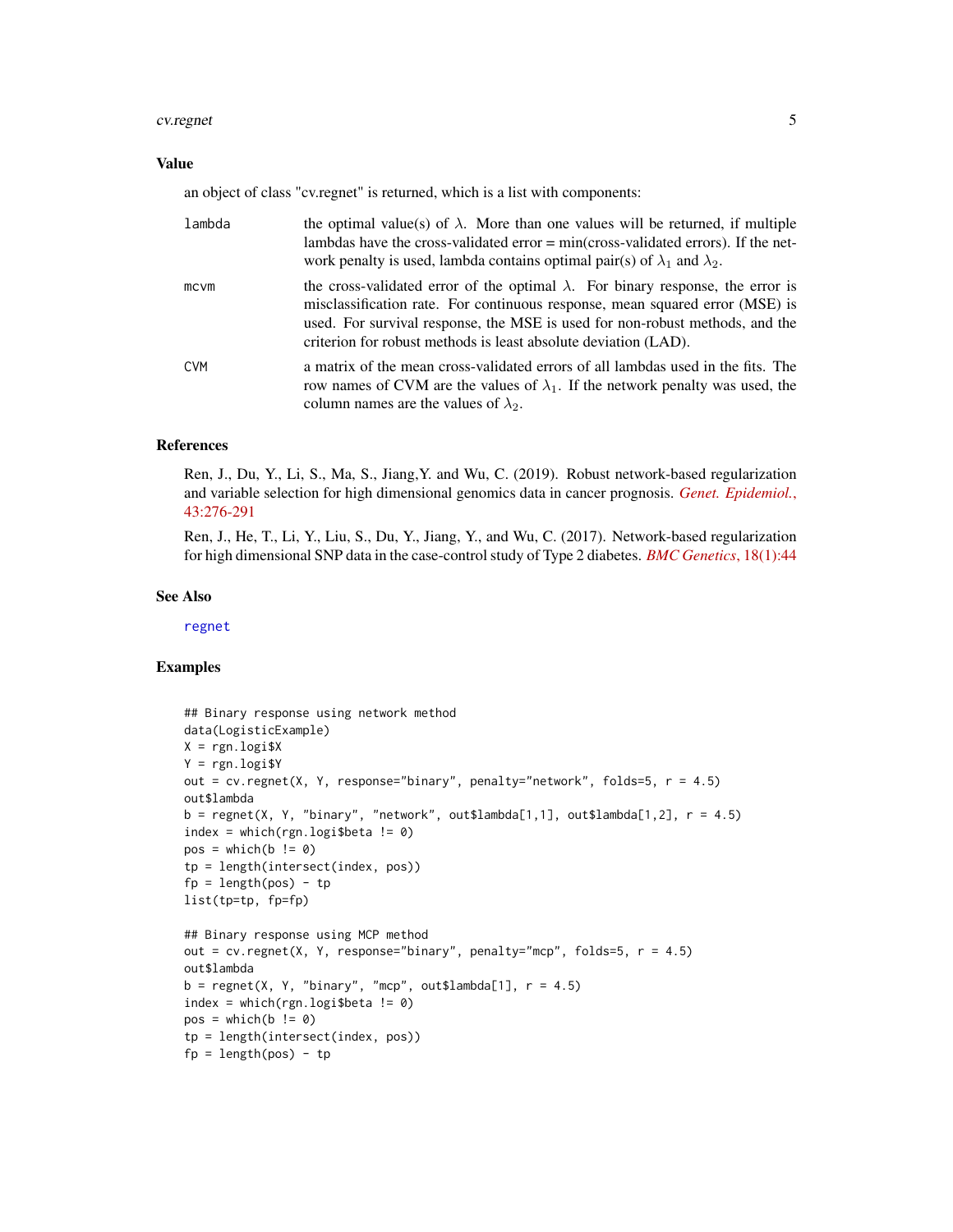<span id="page-5-0"></span>6 regnet by the contract of the contract of the contract of the contract of the contract of the contract of the contract of the contract of the contract of the contract of the contract of the contract of the contract of th

```
list(tp=tp, fp=fp)
```
print.cv.regnet *print a cv.glmnet object*

#### Description

Print a summary of a cv.glmnet object

#### Usage

```
## S3 method for class 'cv.regnet'
print(x, \text{ digits} = max(3, \text{ getOption("digits") - 3), ...)
```
#### Arguments

| X      | cv.glmnet object.               |
|--------|---------------------------------|
| digits | significant digits in printout. |
|        | other print arguments           |

#### See Also

[cv.regnet](#page-2-1)

<span id="page-5-1"></span>regnet *fit a regression for given lambda with network-based regularization*

#### Description

Network-based penalization regression for given values of  $\lambda_1$  and  $\lambda_2$ . Typical usage is to have the cv.regnet function compute the optimal lambdas, then provide them to the regnet function. Users could also use MCP or Lasso.

#### Usage

```
regnet(X, Y, response = c("binary", "continuous", "survival"),
 penalty = c("network", "mcp", "lasso"), lamb.1 = NULL,
 lamb.2 = NULL, r = NULL, clv = NULL, initiation = NULL,alpha.i = 1, robust = FALSE)
```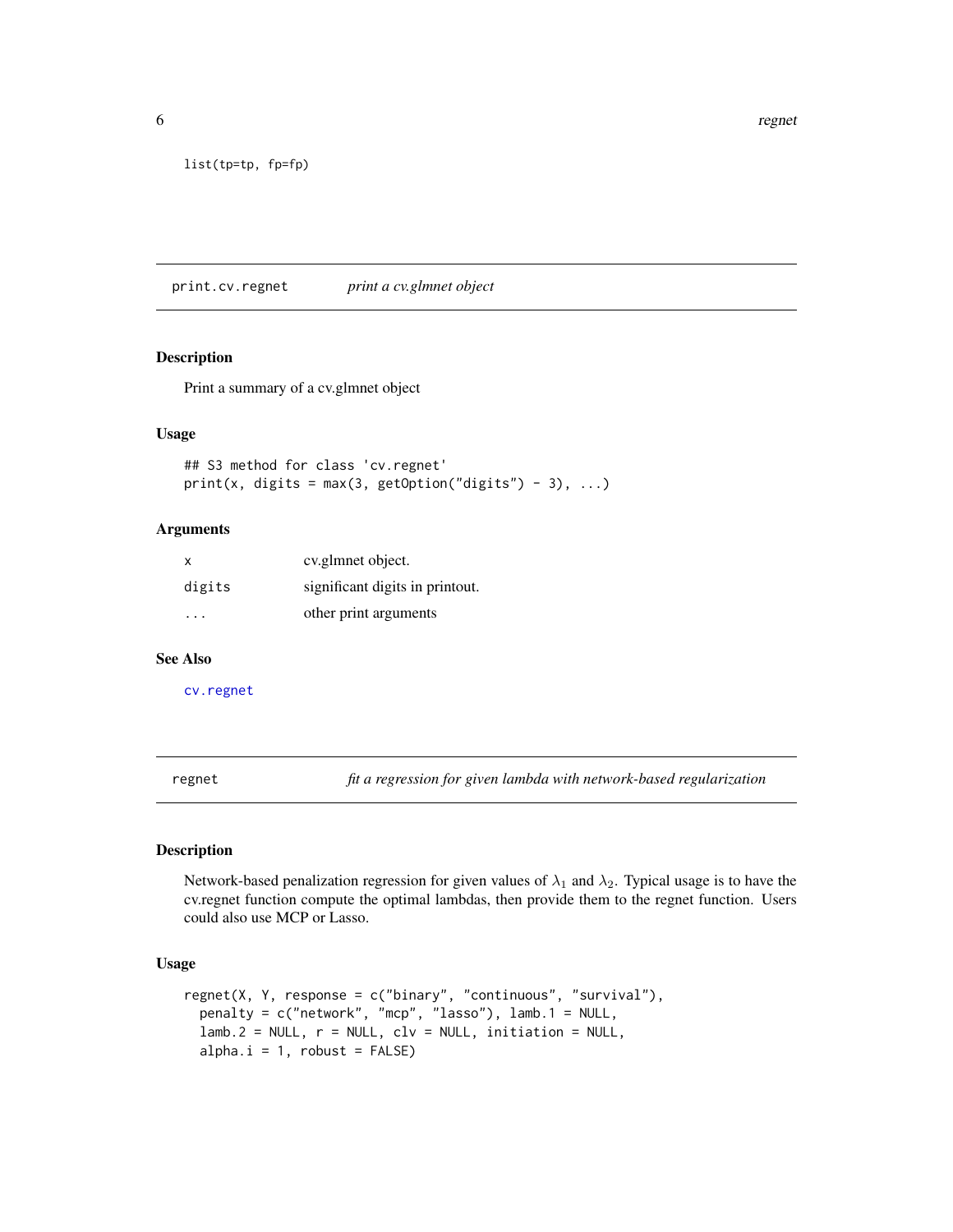#### regnet that the contract of the contract of the contract of the contract of the contract of the contract of the contract of the contract of the contract of the contract of the contract of the contract of the contract of th

#### **Arguments**

| $\mathsf{X}$ | matrix of predictors without intercept. Each row should be an observation vec-<br>tor. A column of 1 will be added to the $X$ matrix by the program as the intercept.                                                                                                                                                                                                                                             |
|--------------|-------------------------------------------------------------------------------------------------------------------------------------------------------------------------------------------------------------------------------------------------------------------------------------------------------------------------------------------------------------------------------------------------------------------|
| Y            | response variable. For response="binary", Y should be a numeric vector with<br>zeros and ones. For response="survival", Y should be a two-column matrix<br>with columns named 'time' and 'status'. The latter is a binary variable, with '1'<br>indicating a event, and '0' indicating censoring.                                                                                                                 |
| response     | response type. regnet now supports three types of response: "binary", "continu-<br>ous" and "survival".                                                                                                                                                                                                                                                                                                           |
| penalty      | penalty type. regnet provides three choices for the penalty function: "network",<br>"mcp" and "lasso".                                                                                                                                                                                                                                                                                                            |
| lamb.1       | the tuning parameter $\lambda_1$ that imposes sparsity.                                                                                                                                                                                                                                                                                                                                                           |
| lamb.2       | the tuning parameter $\lambda_2$ that controls the smoothness among coefficient profiles.<br>$\lambda_2$ is needed for network penalty.                                                                                                                                                                                                                                                                           |
| r            | the regularization parameter in MCP. For binary response, r should be larger<br>than 4.                                                                                                                                                                                                                                                                                                                           |
| clv          | a value or a vector, indexing variables that are not subject to penalty. clv only<br>works for continuous and survival responses for now, and will be ignored for<br>other types of responses.                                                                                                                                                                                                                    |
| initiation   | method for initiating the coefficient vector. For binary and continuous response,<br>the default is elastic-net, and for survival response the default is zero.                                                                                                                                                                                                                                                   |
| alpha.i      | the elastic-net mixing parameter. The program can use the elastic-net for choos-<br>ing initial values of the coefficient vector. alpha.i is the elastic-net mixing pa-<br>rameter, with $0 \leq$ alpha. $i \leq 1$ . alpha. $i=1$ is the lasso penalty, and alpha. $i=0$ is the<br>ridge penalty. If the user chooses a method other than elastic-net for initializing<br>coefficients, alpha.i will be ignored. |
| robust       | logical flag. Whether or not to use robust methods. Robust methods are only<br>available for survival response.                                                                                                                                                                                                                                                                                                   |

#### Details

The current version of regnet supports two types of responses: "binary", "continuous" and "survival". regnet(..., response="binary", penalty="network") fits a network-based penalized logistic regression; regnet(..., response="continuous", penalty="network") fits a network-based least square regression; regnet(..., response="survival", penalty="network") fits a robust regularized AFT model using network penalty. Please see the references for more details of the models. By default, regnet uses robust methods for survival response. If users would like to use non-robust methods, simply set robust=FALSE. User could also use MCP or Lasso penalty.

The coefficients are always estimated on a standardized X matrix. regnet standardizes each columns of X to have unit variance (using  $1/n$  rather than  $1/(n-1)$  formula). If the coefficients on the original scale are needed, the user can refit a standard model using the subset of variables that have non-zero coefficients.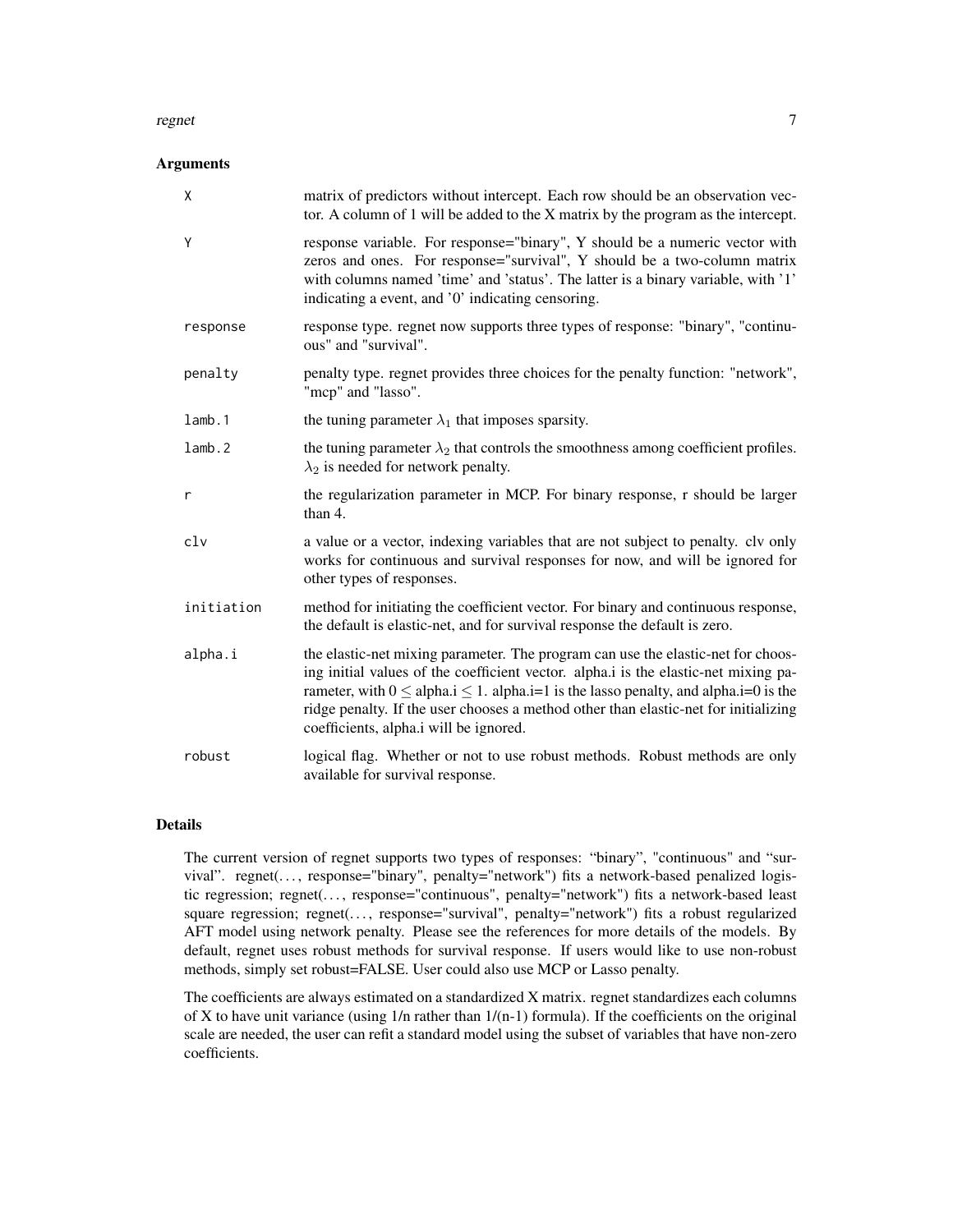#### <span id="page-7-0"></span>Value

a vector of estimated coefficients. Please note that, if there are variables not subject to penalty (indicated by clv), the order of returned vector is c(Intercept, unpenalized coefficients of clv variables, penalized coefficients of other variables).

#### References

Ren, J., He, T., Li, Y., Liu, S., Du, Y., Jiang, Y., and Wu, C. (2017). Network-based regularization for high dimensional SNP data in the case-control study of Type 2 diabetes. *[BMC Genetics](https://doi.org/10.1186/s12863-017-0495-5)*, 18(1):44 Ren, J., Du, Y., Li, S., Ma, S., Jiang,Y. and Wu, C. (2019). Robust network-based regularization and variable selection for high dimensional genomics data in cancer prognosis. *[Genet. Epidemiol.](https://doi.org/10.1002/gepi.22194)*, [43:276-291](https://doi.org/10.1002/gepi.22194)

#### See Also

[cv.regnet](#page-2-1)

#### Examples

```
## Survival response
data(SurvExample)
X = \text{rgn.surv$X}Y = \text{rgn.surv$Y}clv = c(1:5) # variables 1 to 5 are clinical variables which we choose not to penalize.
penalty = "network"
b = regnet(X, Y, "survival", penalty, rgn.surv$lamb1, rgn.surv$lamb2, clv=clv, robust=TRUE)
index = which(rgn.surv$beta != 0)
pos = which(b != 0)tp = length(intersect(index, pos))
fp = length(pos) - tplist(tp=tp, fp=fp)
```
rgn *simulated data for demonstrating the features of regnet*

#### **Description**

Simulated data for demonstrating the features of regnet.

#### Usage

```
data("LogisticExample")
data("SurvExample")
```
#### Format

Each data consists of three components: X, Y, and beta; beta is a vector of the true coefficients used to generate Y.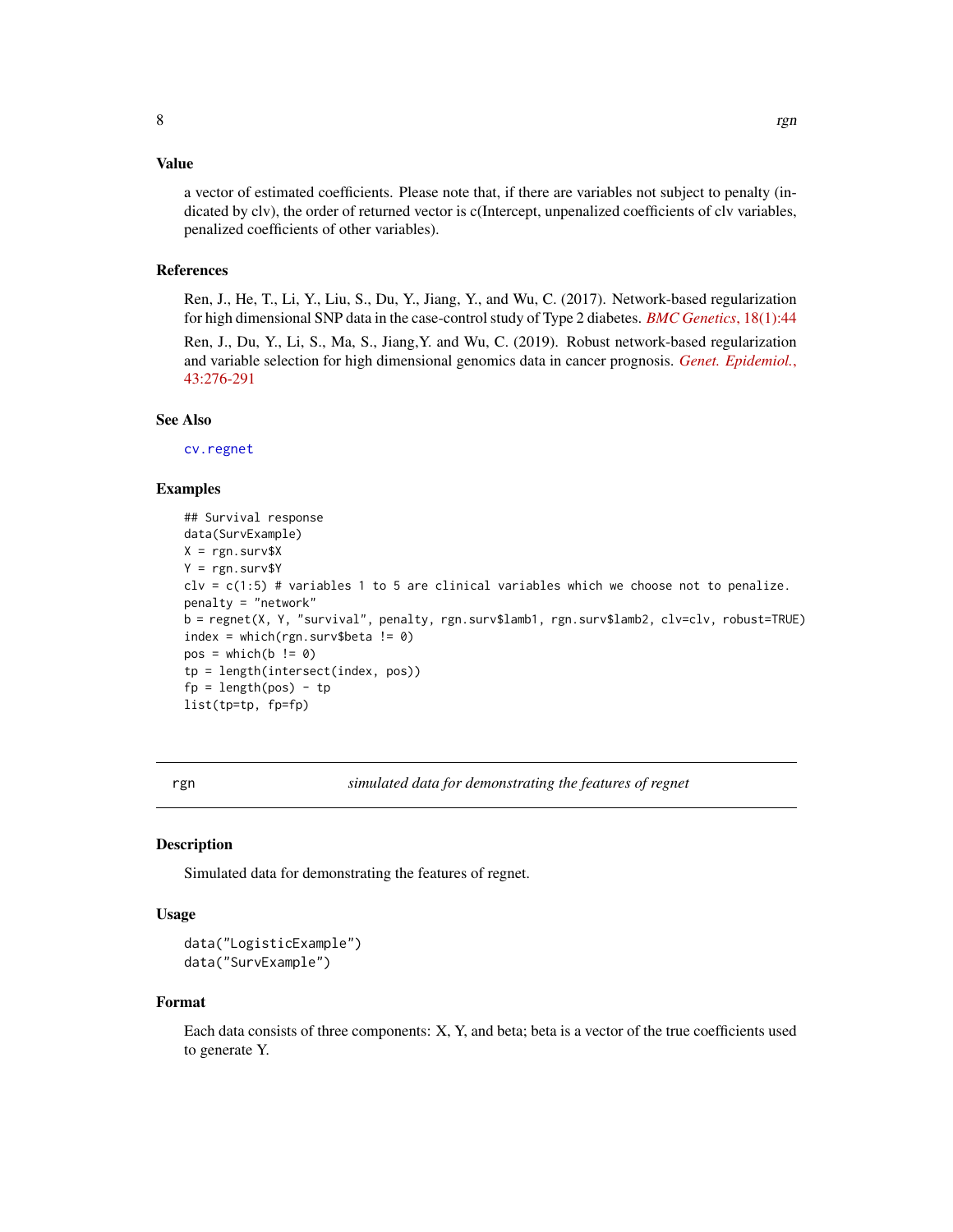Examples

data("LogisticExample") lapply(rgn.logi, class)